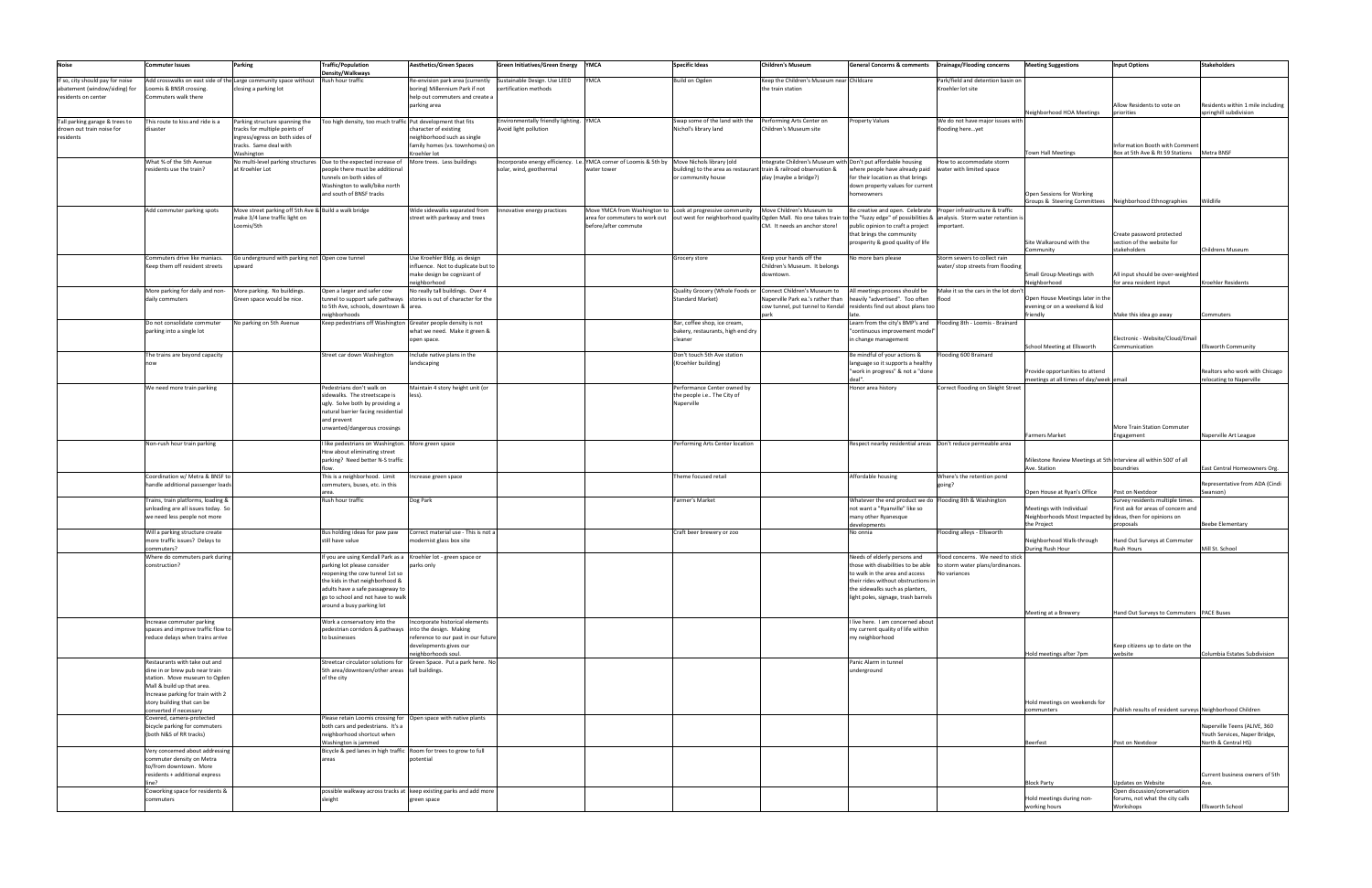| Plaza area with coffee/wine for | Currently not safe to ride bikes                                     | Bigger is not always better                                                       |  |  |                                                       |                                                                   |                                                        |
|---------------------------------|----------------------------------------------------------------------|-----------------------------------------------------------------------------------|--|--|-------------------------------------------------------|-------------------------------------------------------------------|--------------------------------------------------------|
| commuters waiting on train      | (children especially) down                                           |                                                                                   |  |  |                                                       |                                                                   |                                                        |
|                                 | Washington St. or Mill St. Create                                    |                                                                                   |  |  |                                                       |                                                                   |                                                        |
|                                 | a tunnel or reopen the cow tunnel                                    |                                                                                   |  |  |                                                       | Focus groups with individual<br>neighborhoods around 5th ave.     |                                                        |
| Covered, camera-protected bike  | Safe passage crossing for kids                                       | How much lighting not too much                                                    |  |  | Meeting at Children's Museum<br>Saturday meetings for | mprove communication via social                                   | Washington Junior High                                 |
| parking for commuters           |                                                                      |                                                                                   |  |  | communters                                            | media                                                             | College Students                                       |
| How to accommodate all          | Safe crossing for kids                                               | Bury the overhead electric lines                                                  |  |  |                                                       |                                                                   |                                                        |
| commuter parking & added        |                                                                      | and cables                                                                        |  |  |                                                       |                                                                   |                                                        |
| parking for development?        | Better bus on/off area                                               | Consider green space credits in                                                   |  |  | Measurable and public                                 | Ellsworth                                                         | Occational commuters                                   |
|                                 |                                                                      | downtown Naperville by                                                            |  |  |                                                       |                                                                   |                                                        |
|                                 |                                                                      | integrating Nichols Library &                                                     |  |  |                                                       |                                                                   |                                                        |
|                                 |                                                                      | Central Park                                                                      |  |  | <b>Weekend Meetings</b>                               | Naperville TV News Station                                        | Commuters                                              |
|                                 |                                                                      | Current sidewalks on Washington Create more community engaging                    |  |  |                                                       |                                                                   |                                                        |
|                                 | to the road. Not safe. Create a                                      | & Mill underpass are directly next park. Reenvision. Maggie Daley?<br>Millennium? |  |  |                                                       |                                                                   |                                                        |
|                                 | safe pedestrian path to cross all 4                                  |                                                                                   |  |  |                                                       |                                                                   |                                                        |
|                                 | corners                                                              |                                                                                   |  |  |                                                       | Hang out in the neighborhood                                      |                                                        |
|                                 |                                                                      |                                                                                   |  |  | Meetings at the Train Station                         | during the day                                                    | Neighbors                                              |
|                                 | Build over tracks or over                                            | More park. More trees.                                                            |  |  |                                                       |                                                                   |                                                        |
|                                 | Washington connecting lots with<br>other exit points via road bridge |                                                                                   |  |  |                                                       |                                                                   |                                                        |
|                                 | s). Or tunnels.                                                      |                                                                                   |  |  |                                                       | <b>Email Commuters</b>                                            | Neighbors                                              |
|                                 | We live near 5th Ave on N Center Green space. Park for kids &        |                                                                                   |  |  |                                                       |                                                                   |                                                        |
|                                 | Street - Concerned about traffic                                     | sports.                                                                           |  |  |                                                       |                                                                   |                                                        |
|                                 | lensity                                                              |                                                                                   |  |  |                                                       | Post on Nextdoor                                                  | Fieldglass                                             |
|                                 | Speed of cars                                                        | No tall buildings                                                                 |  |  |                                                       | Need to hear feedback and know<br>all feedback is being addressed |                                                        |
|                                 |                                                                      |                                                                                   |  |  |                                                       | and responded to                                                  | Businesses in the 5th Ave Station                      |
|                                 | Build buildings with any density                                     | Kroehler lot - green space or                                                     |  |  |                                                       |                                                                   |                                                        |
|                                 | where they make sense such as                                        | parks only                                                                        |  |  |                                                       |                                                                   |                                                        |
|                                 | on Washington- Not in middle of                                      |                                                                                   |  |  |                                                       |                                                                   |                                                        |
|                                 | existing neighborhoods                                               |                                                                                   |  |  |                                                       | Surveys During Rush Hour                                          | School kids who walk/bike to<br>school in the area     |
|                                 | Need crosswalk                                                       | Trade park/green space                                                            |  |  |                                                       |                                                                   |                                                        |
|                                 |                                                                      | immediately adjacent to primary                                                   |  |  |                                                       |                                                                   |                                                        |
|                                 |                                                                      | function for more functional use                                                  |  |  |                                                       |                                                                   |                                                        |
|                                 |                                                                      |                                                                                   |  |  |                                                       |                                                                   | Ilsworth Elementary School                             |
|                                 | Elementary school crossing                                           | Keep high-rise (6 story) buildings<br>here away from neighborhoods                |  |  |                                                       |                                                                   |                                                        |
|                                 |                                                                      | single-family                                                                     |  |  |                                                       |                                                                   | Children in the area                                   |
|                                 | Loomis Ave is danger for                                             | Keep 6-story structures here,                                                     |  |  |                                                       |                                                                   |                                                        |
|                                 | pedestrians. Need tunnel or                                          | away from single family                                                           |  |  |                                                       |                                                                   |                                                        |
|                                 | bridge to separate cards &                                           | residences                                                                        |  |  |                                                       |                                                                   |                                                        |
|                                 | oedestrians<br>Bike baths & parking                                  |                                                                                   |  |  |                                                       |                                                                   | Pilgrims addition neighborhood                         |
|                                 |                                                                      | Not to exceed 4 stories. We will<br>not be amenable to any building               |  |  |                                                       |                                                                   | <b>Environmental Consultants such</b>                  |
|                                 |                                                                      | over 4 stories.                                                                   |  |  |                                                       |                                                                   | as Morton Arbortum                                     |
|                                 | It is dangerous for pedestrians to Green space is very important. I  |                                                                                   |  |  |                                                       |                                                                   |                                                        |
|                                 | cross school street                                                  | realized there isn't an economic                                                  |  |  |                                                       |                                                                   |                                                        |
|                                 |                                                                      | advantage to green space but<br>there is a mental advantage to it.                |  |  |                                                       |                                                                   |                                                        |
|                                 |                                                                      |                                                                                   |  |  |                                                       |                                                                   | Conservation Foundation                                |
|                                 | Open the cow tunnel                                                  | Creative & varied green spaces                                                    |  |  |                                                       |                                                                   |                                                        |
|                                 |                                                                      | for community gathering &                                                         |  |  |                                                       |                                                                   |                                                        |
|                                 |                                                                      | activity                                                                          |  |  |                                                       |                                                                   | Pizzo Group                                            |
|                                 | Please re-open the cow tunnel                                        | Flowers, green space to the<br>buildings. Beautify the area.                      |  |  |                                                       |                                                                   | YMCA                                                   |
|                                 | Traffic putting all cars in one spot. Use dark sky friendly lighting |                                                                                   |  |  |                                                       |                                                                   |                                                        |
|                                 | Concentration vs. dispersion                                         | (shielded lights)                                                                 |  |  |                                                       |                                                                   |                                                        |
|                                 |                                                                      |                                                                                   |  |  |                                                       |                                                                   | District 203 schools                                   |
|                                 | Traffic is a major problem now.                                      |                                                                                   |  |  |                                                       |                                                                   |                                                        |
|                                 | How is this development going to<br>address this?                    |                                                                                   |  |  |                                                       |                                                                   | Neighborhood members up to 8th                         |
|                                 |                                                                      |                                                                                   |  |  |                                                       |                                                                   | as they have flooding                                  |
|                                 | Good flow from Ogden to 5th Ave                                      |                                                                                   |  |  |                                                       |                                                                   |                                                        |
|                                 | via Columbia                                                         |                                                                                   |  |  |                                                       |                                                                   | surrounding neighborhoods                              |
|                                 | Connect/support downtown with                                        |                                                                                   |  |  |                                                       |                                                                   |                                                        |
|                                 | Ogden Ave - do not complete                                          |                                                                                   |  |  |                                                       |                                                                   | Naperville Area Homeowners<br>Confederation            |
|                                 | Right-speed development -                                            |                                                                                   |  |  |                                                       |                                                                   |                                                        |
|                                 | height/density appropriate for                                       |                                                                                   |  |  |                                                       |                                                                   |                                                        |
|                                 | surrounding area                                                     |                                                                                   |  |  |                                                       |                                                                   | Naperville Station Residents HOA                       |
|                                 | Development should no increase                                       |                                                                                   |  |  |                                                       |                                                                   | Residents north of the train                           |
|                                 | congestion<br>Easy access from/to Washington.                        |                                                                                   |  |  |                                                       |                                                                   | station (no HOA)                                       |
|                                 | Turn lanes? Ramps?                                                   |                                                                                   |  |  |                                                       |                                                                   | Local residents that just had their                    |
|                                 |                                                                      |                                                                                   |  |  |                                                       |                                                                   | basements flooded                                      |
|                                 | Rush hour traffic                                                    |                                                                                   |  |  |                                                       |                                                                   | Metra Commuters                                        |
|                                 | No stop light @ 5th & Columbia                                       |                                                                                   |  |  |                                                       |                                                                   |                                                        |
|                                 | Good flow from 5th Ave down                                          |                                                                                   |  |  |                                                       |                                                                   | District 203 schools                                   |
|                                 | Center Street to Central Park                                        |                                                                                   |  |  |                                                       |                                                                   | Ilsworth Elementary School                             |
|                                 | Why one bus depot? Concern of                                        |                                                                                   |  |  |                                                       |                                                                   |                                                        |
|                                 | having all buses on south                                            |                                                                                   |  |  |                                                       |                                                                   |                                                        |
|                                 | direction side. Busses should be                                     |                                                                                   |  |  |                                                       |                                                                   |                                                        |
|                                 | n south<br>Lighted crosswalks                                        |                                                                                   |  |  |                                                       |                                                                   | Neighbors<br>5th Avenue station residents and          |
|                                 |                                                                      |                                                                                   |  |  |                                                       |                                                                   | businesses                                             |
|                                 | Walk bridges over tracks to                                          |                                                                                   |  |  |                                                       |                                                                   |                                                        |
|                                 | schools                                                              |                                                                                   |  |  |                                                       |                                                                   | Train parkers who have to wait an                      |
|                                 |                                                                      |                                                                                   |  |  |                                                       |                                                                   | extened time to exit or enter<br>massive parking garge |
|                                 |                                                                      |                                                                                   |  |  |                                                       |                                                                   |                                                        |